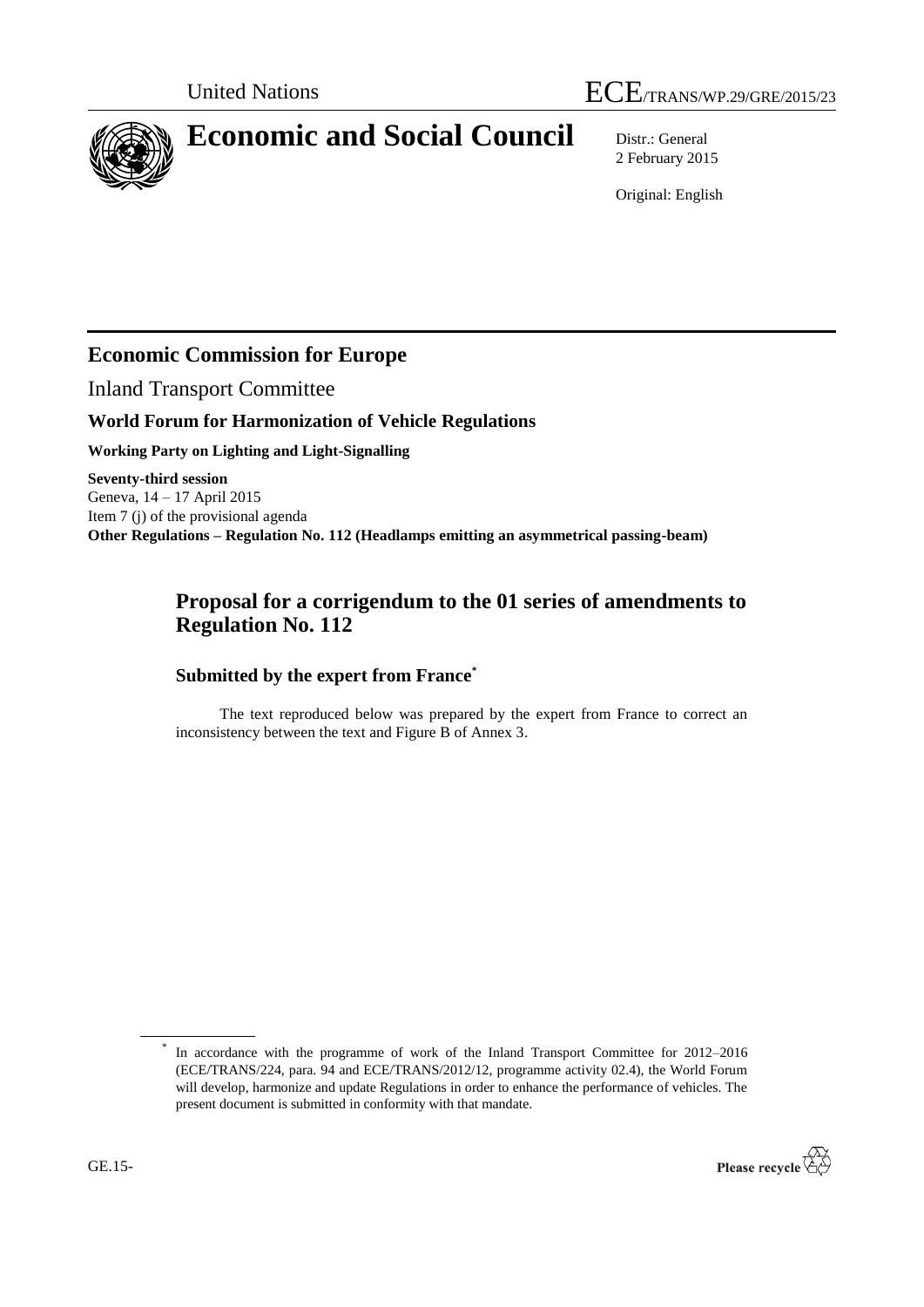## **I. Proposal**

*Annex III, Figure B,* correct as follows (in blue):



## **II. Justification**

- 1. The text of paragraph 6.2.4. specifies the test point as follows:
- "6.2.4. The passing beam shall meet the luminous intensities at the test points referred to in the tables below and in Annex 3 figure B (or mirrored about the VV line for lefthand traffic):

| Headlamps for RH Traffic**    |                                                           | Class A Headlamp                     |     | Class B Headlamp                     |     |
|-------------------------------|-----------------------------------------------------------|--------------------------------------|-----|--------------------------------------|-----|
| <b>Test Point Designation</b> | <b>Test Point</b><br><b>Angular Coordinates - Degrees</b> | Required luminous<br>intensity<br>cd |     | Required luminous<br>intensity<br>cd |     |
|                               |                                                           | Max                                  | Min | Max                                  | Min |
| <b>B</b> 50 L                 | 0.57U, 3.43L                                              | 350                                  |     | 350                                  |     |
| <b>BR</b>                     | 1.0 U, 2.5R                                               | 1750                                 |     | 1750                                 |     |